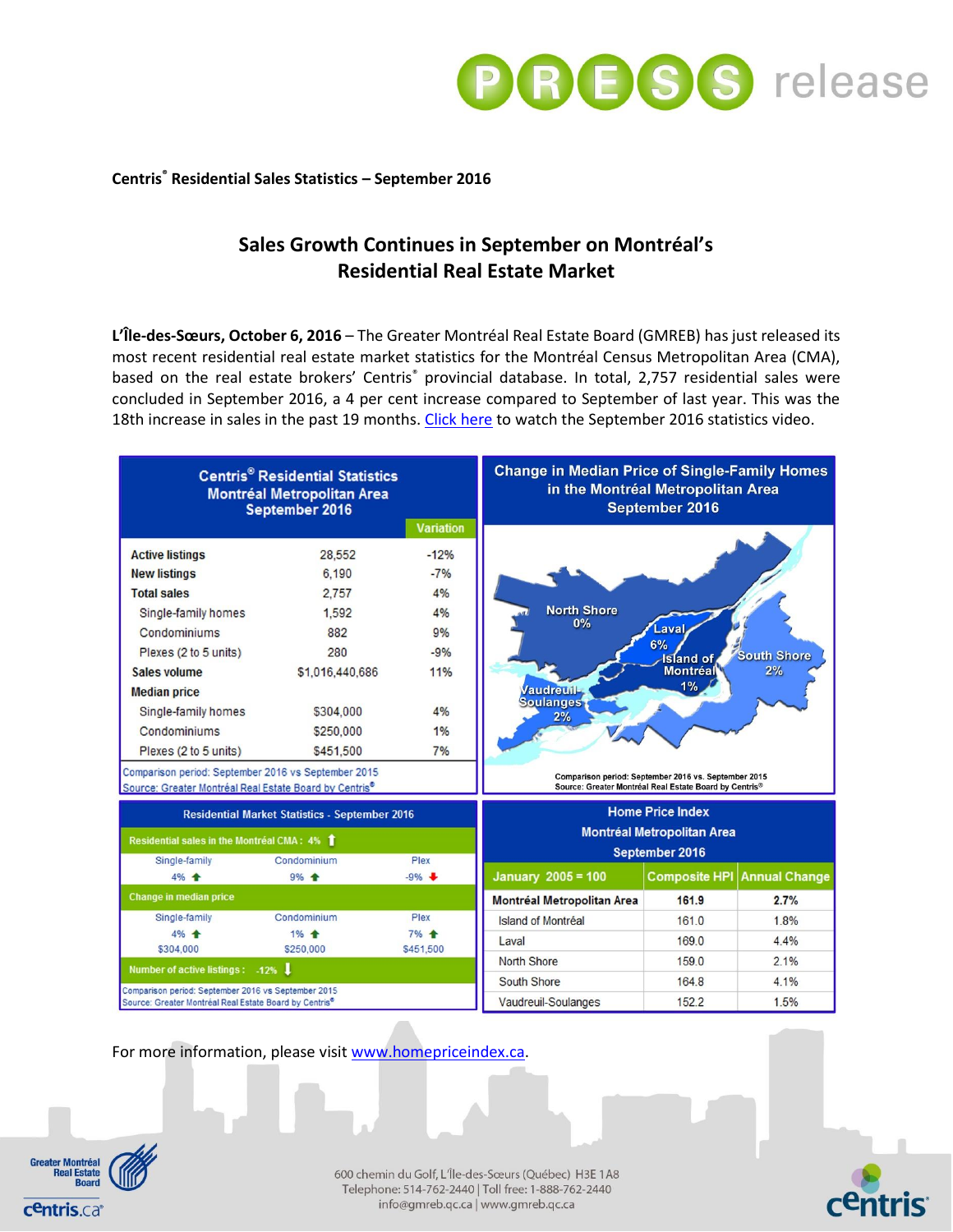

## **Sales by geographic area**

- The Island of Montréal registered the largest increase in sales in September, with an 8 per cent jump in the number of transactions.
- The North Shore and South Shore also registered sales increases of 4 per cent and 3 per cent, respectively.
- In contrast, sales decreased in Laval (-7 per cent) for a fourth consecutive month, and in Vaudreuil-Soulanges (-5 per cent).

## **Sales by property category**

 Single-family homes and condominiums contributed to the increase in sales in September with respective increases of 4 per cent and 9 per cent, while plex sales fell by 9 per cent compared to one year earlier.

#### **Prices**

- The median price of single-family homes across the Montréal CMA rose by 4 per cent compared to September of last year, reaching \$304,000.
- Half of all condominiums sold for more than \$250,000, which represents a slight increase of 1 per cent in median price.
- Finally, after sitting at a standstill for the past two months, the median price of plexes with 2 to 5 dwellings rose by 7 per cent to reach \$451,500.

"Sales have intensified on the Montréal area resale market in recent months and, at the same time, there has been a downward trend in the number of active listings," said Daniel Dagenais, President of the GMREB Board of Directors. "In fact, for a twelfth consecutive month, the supply of properties for sale has shrunk, as the 28,552 listings on the real estate brokers' Centris® system in September represents a 12 per cent drop compared to September of last year. Despite these facts, price increases have remained moderate. Cumulatively for 2016, median prices have increased by 2 per cent, 1 per cent and 4 per cent, respectively, for single-family homes, condominiums and plexes," added Mr. Dagenais.

#### **About the Greater Montréal Real Estate Board**

The Greater Montréal Real Estate Board is a non-profit organization with more than 9,000 members: real estate brokers. Its mission is to actively promote and protect its members' professional and business interests in order for them to successfully meet their business objectives**.**

# **About Centris®**

[Centris.ca](http://www.centris.ca/en/) is Québec's real estate industry website for consumers, grouping all properties for sale by a real estate broker – nearly 100,000 – under the same address. Centris<sup>®</sup>, a division of the Greater Montréal Real Estate Board, offers technology resources exclusively to Québec's 12 real estate boards and their 13,000 real estate brokers.



600 chemin du Golf, L'Île-des-Sœurs (Québec) H3E 1A8 Telephone: 514-762-2440 | Toll free: 1-888-762-2440 info@gmreb.qc.ca | www.gmreb.qc.ca